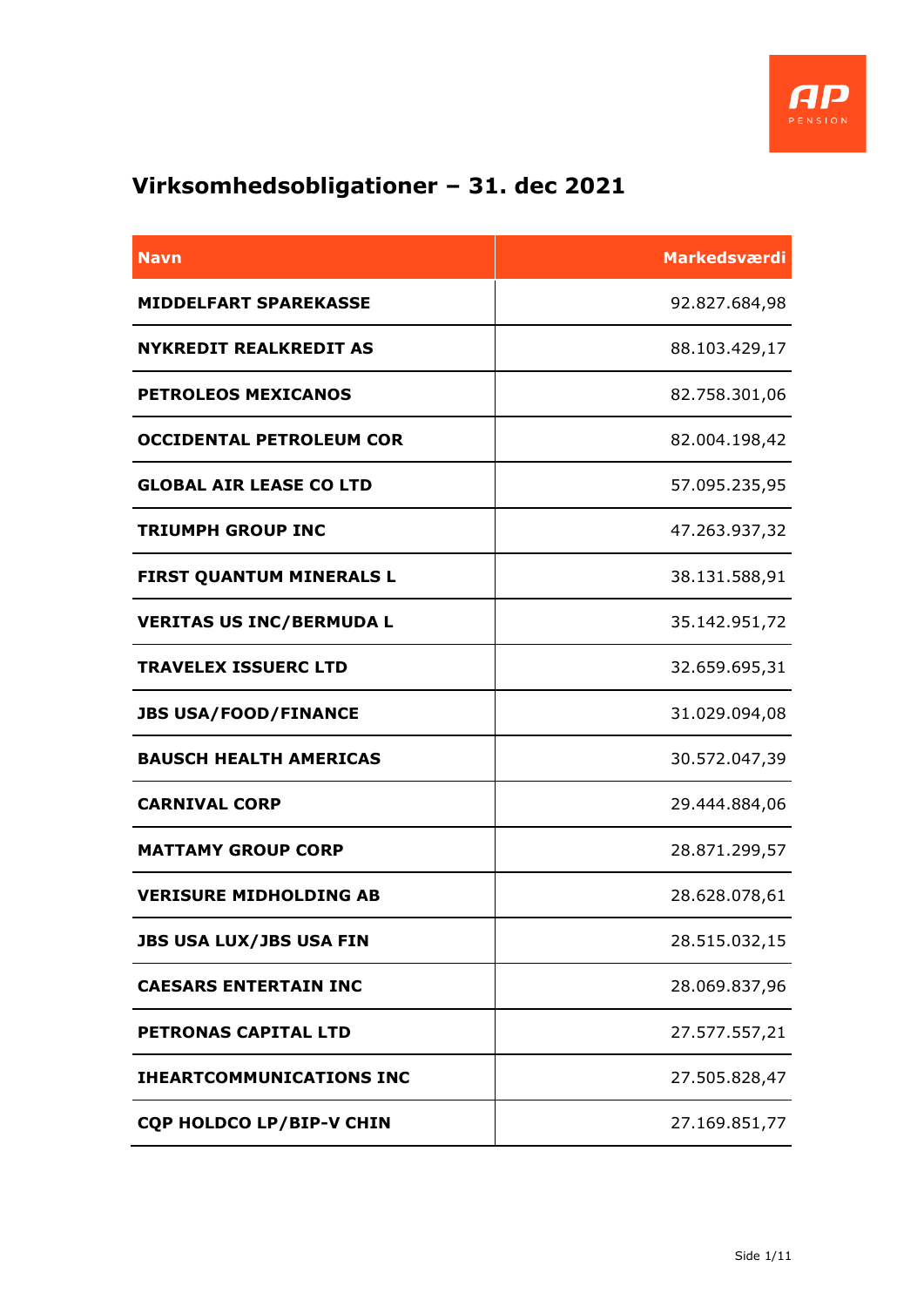

| <b>ADAPTHEALTH LLC</b>          | 27.154.812,78 |
|---------------------------------|---------------|
| <b>STAPLES INC</b>              | 27.051.738,08 |
| <b>CIDRON AIDA FINCO SARL</b>   | 27.039.796,30 |
| <b>CCO HLDGS LLC/CAP CORP</b>   | 26.170.425,15 |
| <b>SPRINT CAPITAL CORP</b>      | 26.115.429,63 |
| AMERICAN AIRLINES/AADVAN        | 25.409.495,86 |
| <b>CLEAR CHANNEL OUTDOOR HO</b> | 25.377.837,48 |
| <b>PARK-OHIO INDUSTRIES INC</b> | 24.327.742,23 |
| <b>SERVICE PROPERTIES TRUST</b> | 24.287.012,52 |
| <b>WESTERN MIDSTREAM OPERAT</b> | 23.703.710,57 |
| <b>NMG HLDCO/NEIMAN MARCUS</b>  | 23.552.032,85 |
| <b>REALOGY GROUP/CO-ISSUER</b>  | 23.485.973,97 |
| <b>CODELCO INC</b>              | 23.018.611,03 |
| <b>HILCORP ENERGY I/HILCORP</b> | 22.476.653,30 |
| <b>TERRIER MEDIA BUYER INC</b>  | 22.323.238,68 |
| <b>MILEAGE PLUS HLDINGS LLC</b> | 22.219.661,38 |
| <b>ESKOM HOLDINGS SOC LTD</b>   | 22.028.106,96 |
| <b>DISH NETWORK CORP</b>        | 21.031.858,81 |
| <b>DUFRY ONE BV</b>             | 20.075.311,19 |
| <b>ICAHN ENTERPRISES/FIN</b>    | 19.908.217,06 |
| <b>NORDSTROM INC</b>            | 19.444.008,39 |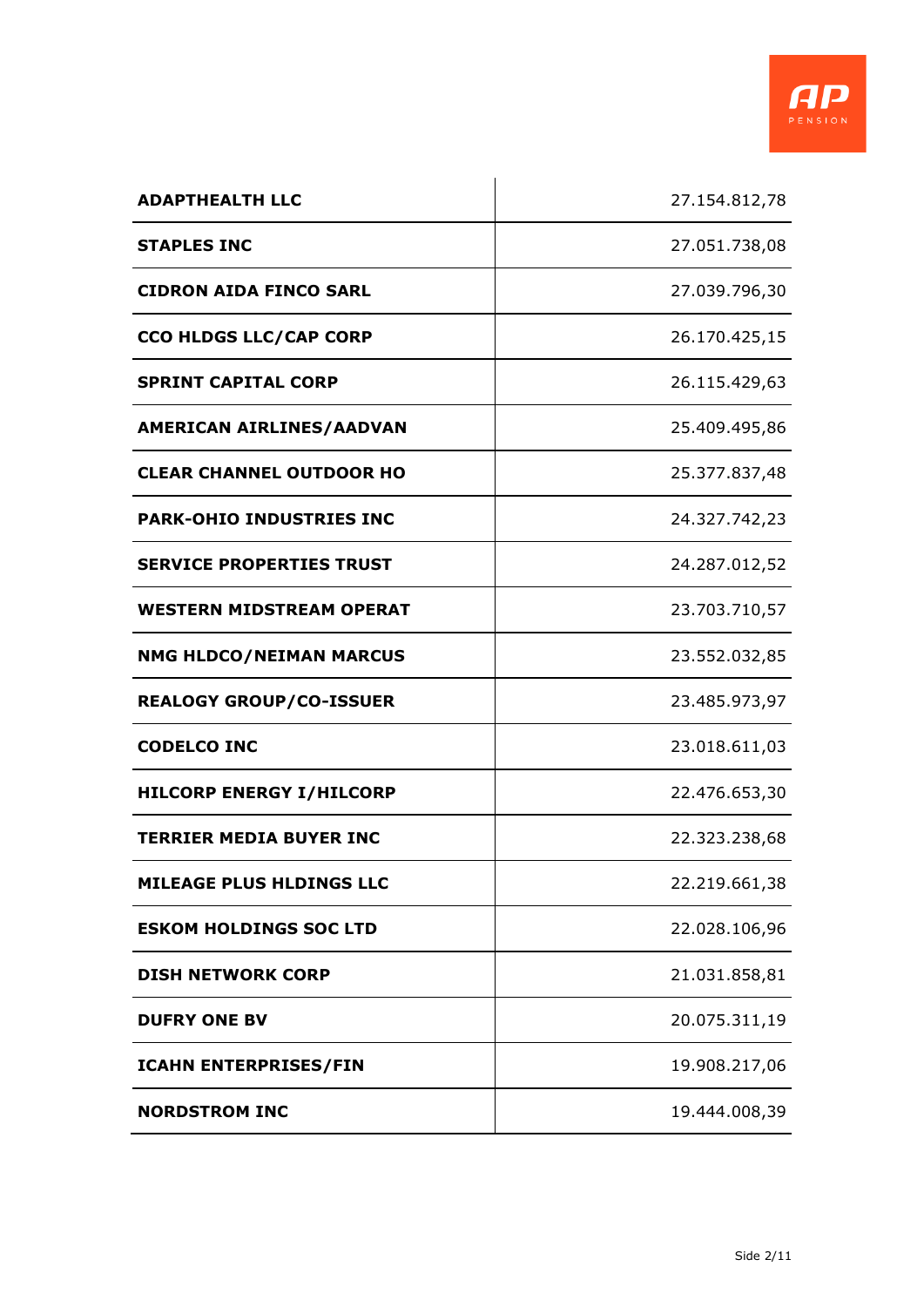

| <b>ENLINK MIDSTREAM PARTNER</b> | 18.662.191,42 |
|---------------------------------|---------------|
| <b>FORD MOTOR CREDIT CO LLC</b> | 18.356.055,81 |
| <b>MOTION BONDCO DAC</b>        | 18.046.276,34 |
| <b>SUMMER BC HOLDCO A SARL</b>  | 17.893.295,84 |
| <b>TRIDENT TPI HOLDINGS INC</b> | 17.635.956,10 |
| <b>LCPR SR SECURED FIN DAC</b>  | 17.572.175,47 |
| <b>MAUSER PACKAGING SOLUT</b>   | 17.052.794,15 |
| <b>CHS/COMMUNITY HEALTH SYS</b> | 16.887.284,79 |
| <b>AMC ENTERTAINMENT HLDGS</b>  | 16.745.866,42 |
| <b>WINTERSHALL DEA FIN 2BV</b>  | 16.703.366,83 |
| <b>EMERGENT BIOSOLUTIONS</b>    | 16.658.903,98 |
| <b>TRANSOCEAN INC</b>           | 16.498.402,79 |
| <b>BAUSCH HEALTH COS INC</b>    | 16.294.998,89 |
| <b>SUNSHINE MID BV</b>          | 16.211.789,93 |
| <b>MIDCAP FINANCIAL ISSR TR</b> | 16.210.815,01 |
| <b>HIGHLAND HOLDINGS BOND</b>   | 16.090.488,59 |
| <b>HARVEST MIDSTREAM I LP</b>   | 15.950.142,10 |
| <b>CGG SA</b>                   | 15.901.851,98 |
| <b>NGL ENRGY OP/FIN CORP</b>    | 15.887.047,03 |
| <b>GENESIS ENERGY LP/GENESI</b> | 15.742.609,39 |
| <b>WEATHERFORD INTERNATIONA</b> | 15.655.850,16 |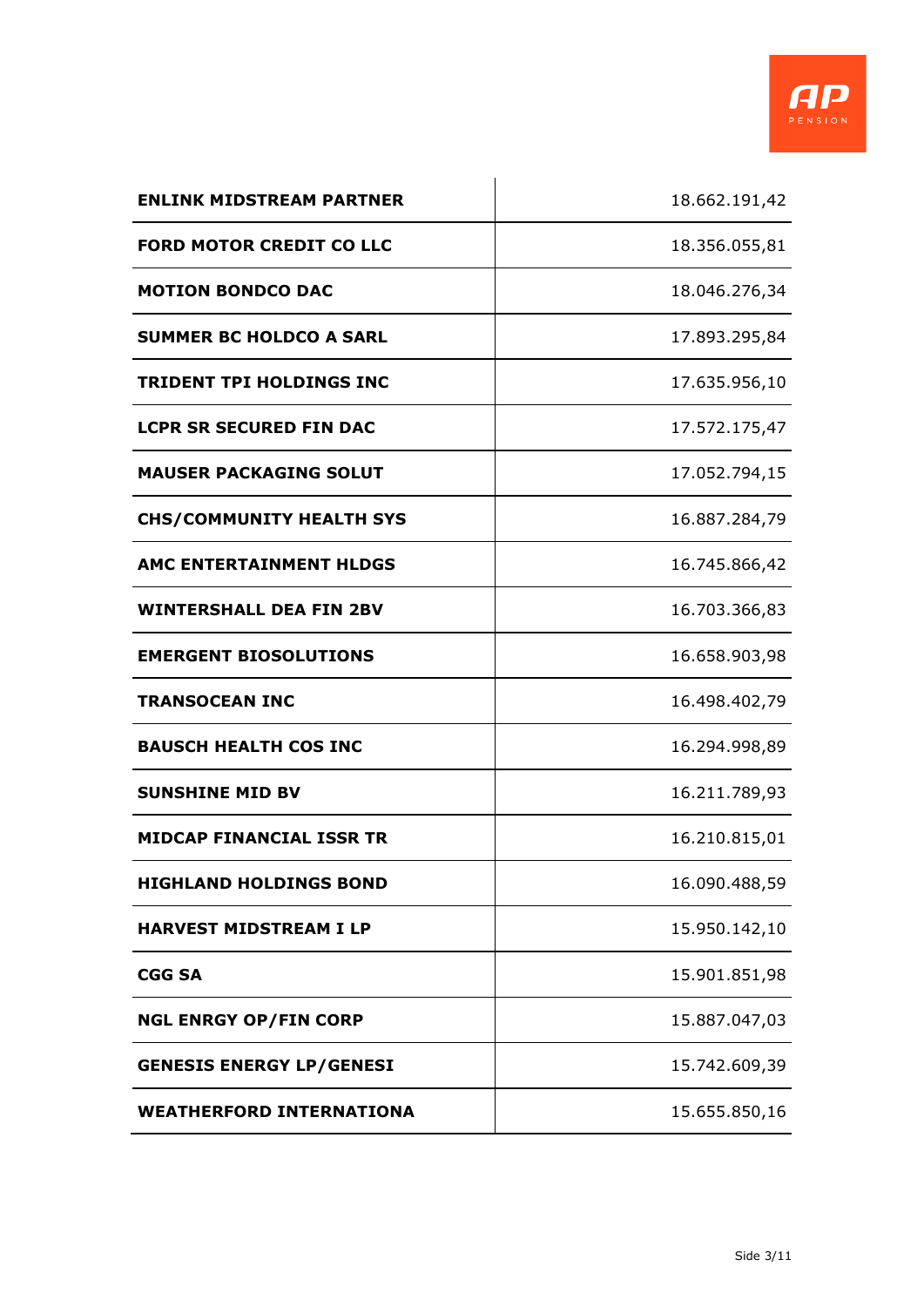

| <b>DKT FINANCE APS</b>          | 15.647.735,19 |
|---------------------------------|---------------|
| <b>OLYMPUS WTR US HLDG CORP</b> | 15.501.770,99 |
| <b>EXPLORER II AS</b>           | 15.420.857,76 |
| <b>CSC HOLDINGS LLC</b>         | 15.213.347,06 |
| <b>APX GROUP INC</b>            | 15.142.209,67 |
| <b>MILLENNIUM ESCROW CORP</b>   | 14.932.343,94 |
| COTY/HFC PRESTIGE/INT US        | 14.842.715,79 |
| <b>ORGANON FINANCE 1 LLC</b>    | 14.086.366,69 |
| <b>BCPE ULYSSES INTERMEDIAT</b> | 13.983.007,47 |
| <b>CWT TRAVEL GROUP INC</b>     | 13.977.471,84 |
| <b>PG&amp;E CORP</b>            | 13.630.311,03 |
| <b>CONSOLIDATED ENERGY FIN</b>  | 13.592.160,74 |
| <b>FOODCO BONDCO SAU</b>        | 13.551.944,16 |
| <b>MOTO FINANCE PLC</b>         | 13.328.820,20 |
| <b>NEPTUNE ENERGY BONDCO</b>    | 13.149.084,15 |
| <b>ITT HOLDINGS LLC</b>         | 13.143.485,39 |
| <b>ALBION FINANCING 2SARL</b>   | 13.028.831,69 |
| <b>SEASPAN CORP</b>             | 12.944.947,97 |
| <b>RADIOLOGY PARTNERS INC</b>   | 12.830.776,48 |
| <b>CASINO GUICHARD PERRACHO</b> | 12.704.104,97 |
| <b>TARGA RESOURCES PARTNERS</b> | 12.585.410,51 |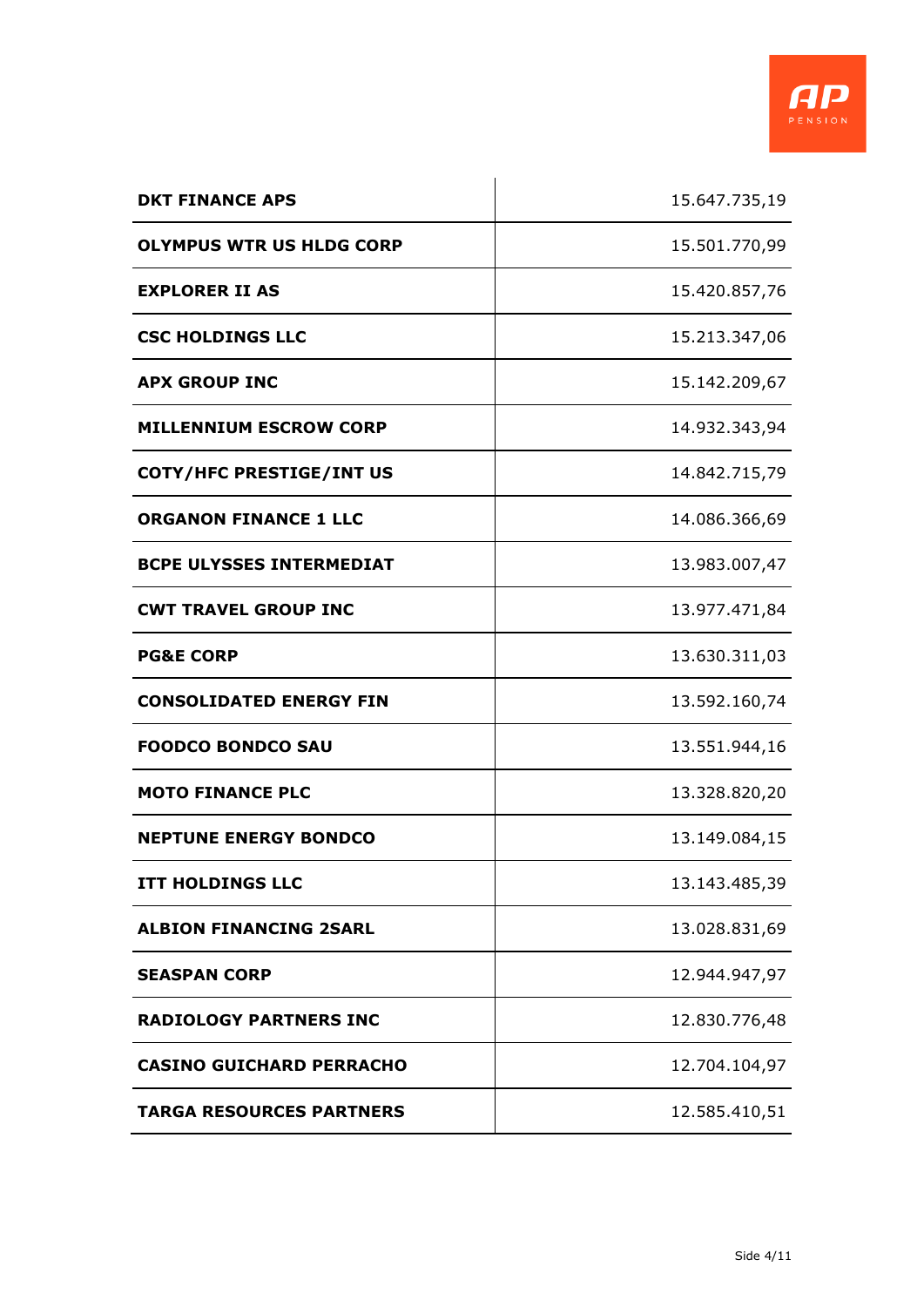

| <b>DANSKE ANDELSKASSERS BAN</b> | 12.244.931,51 |
|---------------------------------|---------------|
| <b>COMPASS MINERALS INTERNA</b> | 12.205.025,19 |
| <b>ADIENT GLOBAL HOLDINGS</b>   | 12.132.807,01 |
| <b>JBS FINANCE LUXEMBOURG</b>   | 11.990.315,30 |
| <b>RAC BOND CO PLC</b>          | 11.953.652,20 |
| <b>GENESIS ENERGY LP/FIN</b>    | 11.860.022,49 |
| <b>L BRANDS INC</b>             | 11.445.574,66 |
| <b>PIKE CORP</b>                | 11.410.363,93 |
| <b>ELECTRICITE DE FRANCE SA</b> | 11.250.484,02 |
| <b>SYLVAMO CORP</b>             | 11.244.000,17 |
| <b>NABORS INDUSTRIES LTD</b>    | 11.065.110,93 |
| <b>APACHE CORP</b>              | 11.013.383,15 |
| <b>COINBASE GLOBAL INC</b>      | 10.998.161,28 |
| <b>DIEBOLD NIXDORF INC</b>      | 10.690.592,09 |
| <b>MAISON FINCO PLC</b>         | 10.661.026,23 |
| <b>OUTFRONT MEDIA CAP LLC/C</b> | 10.538.412,75 |
| <b>ALTICE FINANCING SA</b>      | 10.467.845,94 |
| <b>GRIFOLS ESCROW ISSUER</b>    | 10.366.604,41 |
| <b>NORTHWEST FIBER LLC/NORT</b> | 10.345.050,81 |
| <b>CONSTELLATION AUTOMOTIVE</b> | 10.259.163,55 |
| <b>PROG HOLDINGS INC</b>        | 10.251.829,28 |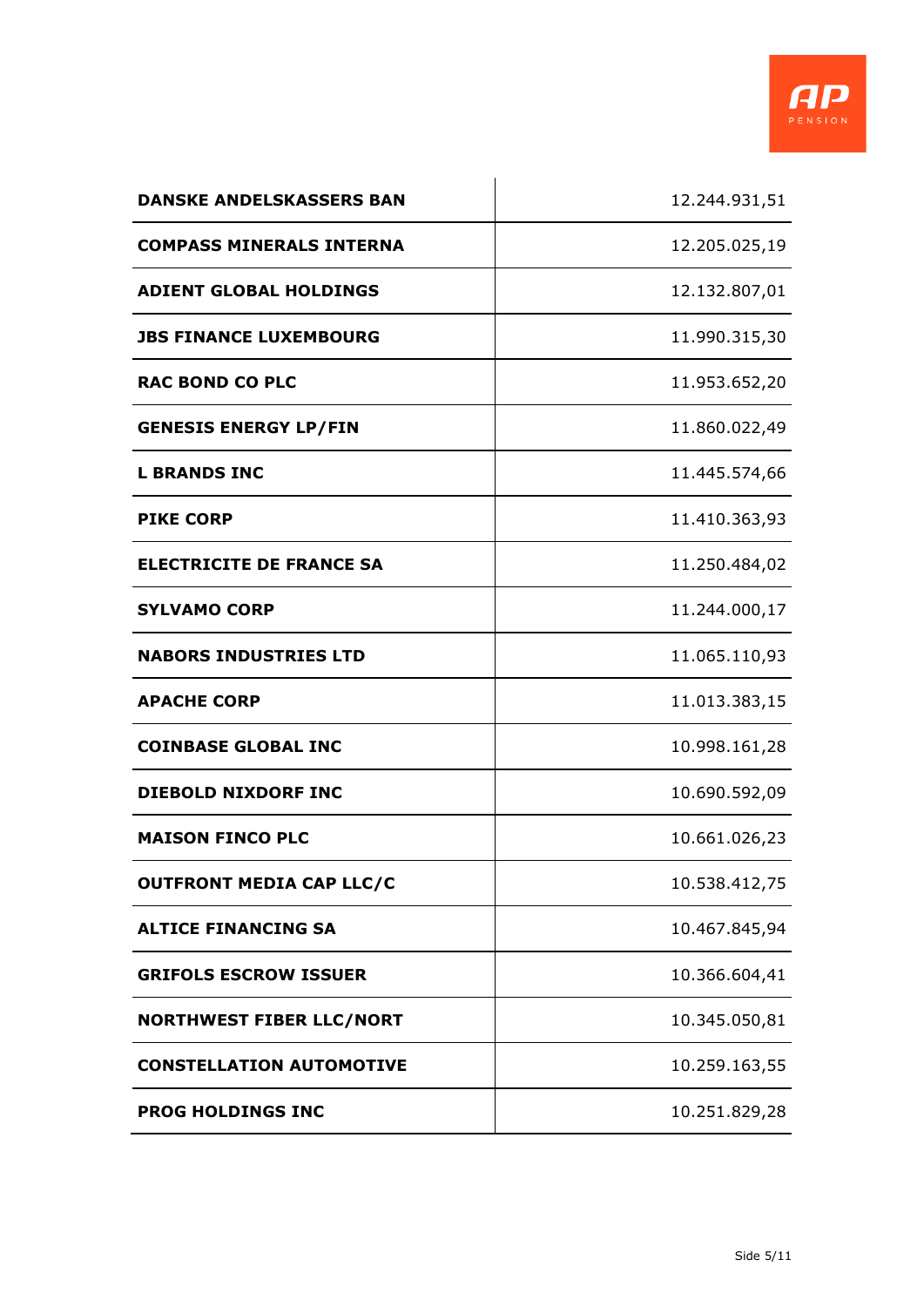

| <b>TECHEM VERWALTUNGSGES</b>    | 10.241.294,61 |
|---------------------------------|---------------|
| <b>RADIATE HOLDCO / FINANCE</b> | 9.992.994,21  |
| <b>CERAMTEC BONDCO GMBH</b>     | 9.951.102,64  |
| <b>VENTURE GLOBAL CALCASIEU</b> | 9.728.725,86  |
| <b>AVAYA HOLDINGS CORP</b>      | 9.700.244,77  |
| <b>GALAXY BIDCO LTD</b>         | 9.316.730,32  |
| PAR PHARMACEUTICAL INC          | 8.971.890,33  |
| <b>CVR ENERGY INC</b>           | 8.967.406,41  |
| <b>VICI PROPERTIES / NOTE</b>   | 8.801.855,63  |
| <b>UNITED AIRLINES INC</b>      | 8.768.446,01  |
| <b>APCOA PARKING HOLDINGS G</b> | 8.703.405,24  |
| <b>VMED O2 UK FINAN</b>         | 8.535.949,49  |
| <b>GRAY ESCROW II INC</b>       | 8.485.212,74  |
| <b>TENET HEALTHCARE CORP</b>    | 8.476.911,83  |
| <b>BUCKEYE PARTNERS LP</b>      | 8.214.652,92  |
| <b>NOBIAN FINANCE B</b>         | 8.193.686,08  |
| <b>LIBRA GROUPCO SPA</b>        | 8.170.536,57  |
| AMERICAN AIRLINES INC           | 8.127.938,18  |
| <b>ZF FINANCE GMBH</b>          | 8.053.903,03  |
| <b>CHROME HOLDCO</b>            | 8.049.917,89  |
| <b>GATWICK AIRPORT FINANCE</b>  | 8.020.574,26  |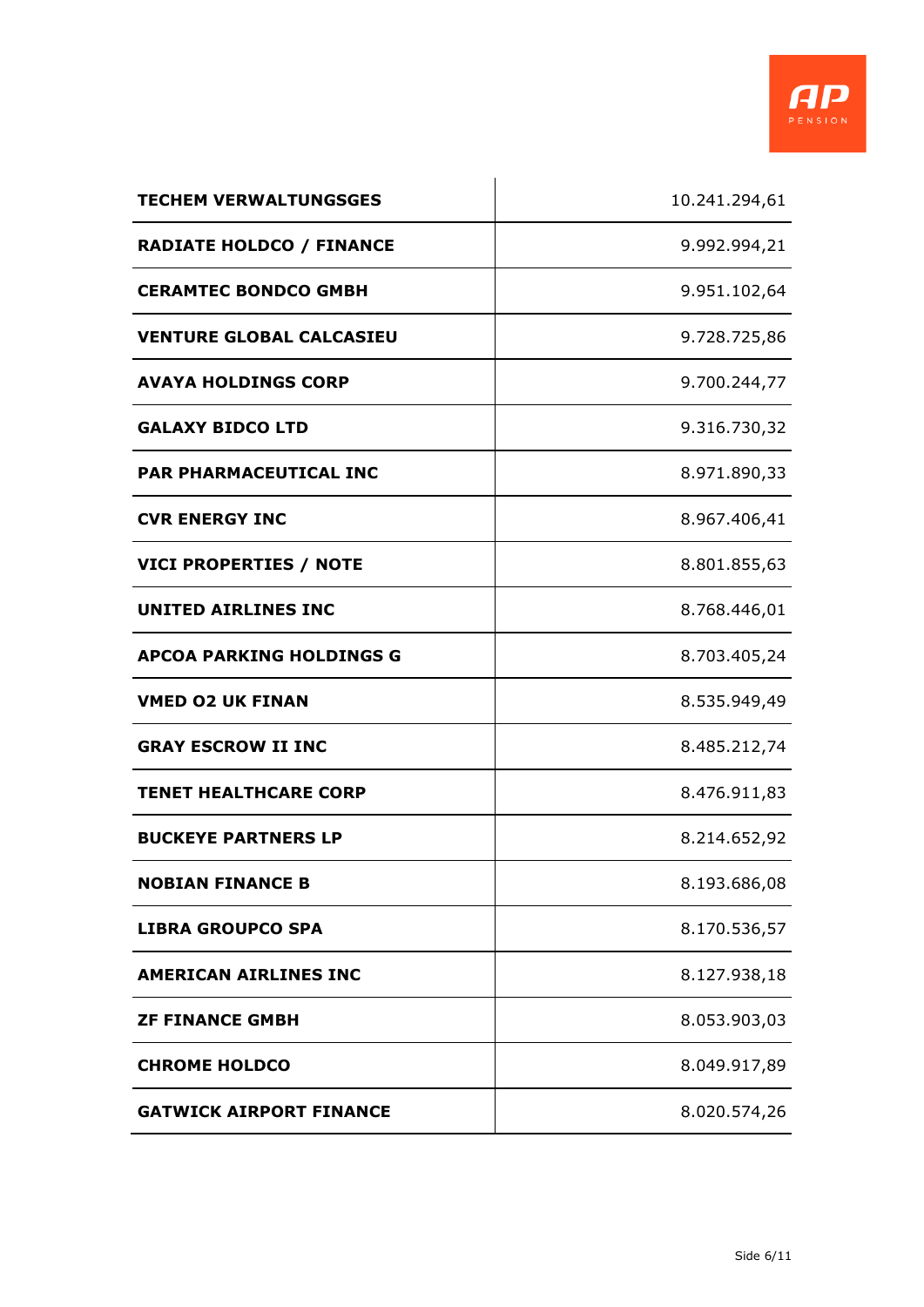

| <b>MIDAS OPCO HOLDINGS LLC</b>  | 7.892.527,79 |
|---------------------------------|--------------|
| <b>SANI/IKOS FINANCIAL HLDG</b> | 7.877.645,44 |
| <b>BCP V MODULAR SERVICES</b>   | 7.808.358,33 |
| <b>NAVIERA ARMAS SA</b>         | 7.778.782,35 |
| <b>TVL FINANCE PLC</b>          | 7.747.191,70 |
| <b>EQT CORP</b>                 | 7.698.009,04 |
| <b>ONTEX GROUP NV</b>           | 7.627.732,35 |
| <b>CAESARS RESORT / FINCO</b>   | 7.599.555,96 |
| <b>STONEGATE PUB FIN</b>        | 7.530.892,97 |
| <b>MANGROVE LUXCO III</b>       | 7.500.206,59 |
| <b>MARCOLIN SPA</b>             | 7.484.650,72 |
| <b>NABORS INDUSTRIES INC</b>    | 7.438.278,45 |
| <b>OT MERGER CORP</b>           | 7.432.660,82 |
| <b>CARRIAGE PURCHASER INC</b>   | 7.335.909,04 |
| <b>ARETEC ESCROW ISSUER INC</b> | 7.302.913,97 |
| <b>DIRECTV HOLDINGS/FING</b>    | 7.203.454,90 |
| <b>IPD 3 BV</b>                 | 7.073.841,45 |
| <b>CA MAGNUM HOLDINGS</b>       | 7.048.428,74 |
| <b>CARS.COM INC</b>             | 7.031.885,06 |
| <b>OPEN TEXT HOLDINGS INC</b>   | 7.003.758,46 |
| <b>PERUSAHAAN LISTRIK NEGAR</b> | 6.988.938,86 |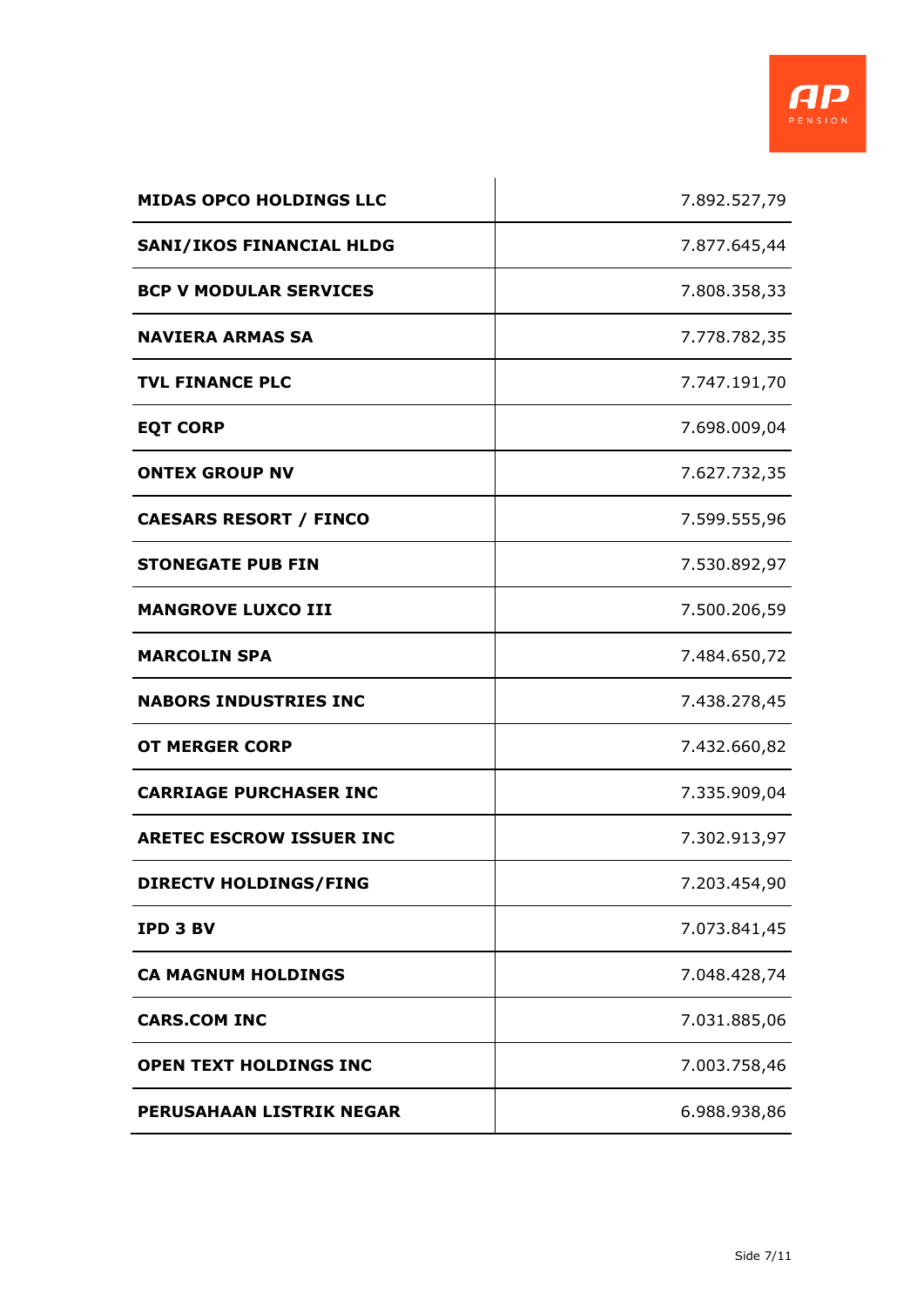

| <b>AMS AG</b>                       | 6.838.414,95 |
|-------------------------------------|--------------|
| <b>SARENS FINANCE CO NV</b>         | 6.770.237,92 |
| <b>TITAN HOLDINGS II BV</b>         | 6.742.537,14 |
| <b>UNIFRAX ESCROW ISS CORP</b>      | 6.734.493,06 |
| <b>CONSENSUS CLOUD SOLUTION</b>     | 6.695.635,03 |
| <b>ALBION FINANCING 1SARL /</b>     | 6.656.513,65 |
| <b>AFFLELOU SAS</b>                 | 6.655.387,91 |
| <b>ROYAL CARIBBEAN CRUISES</b>      | 6.632.859,77 |
| <b>NEW ENTERPRISE STONE &amp; L</b> | 6.599.127,81 |
| <b>WINDSTREAM ESCROW LLC</b>        | 6.444.579,63 |
| <b>JEFFERSON CAPITAL HOLDIN</b>     | 6.305.514,60 |
| <b>PLT VII FINANCE SARL</b>         | 6.278.040,04 |
| <b>MOLINA HEALTHCARE INC</b>        | 6.097.426,72 |
| <b>CONSTELLIUM SE</b>               | 6.049.655,62 |
| <b>TALKTALK TELECOM GROUP</b>       | 6.046.257,17 |
| <b>RENT-A-CENTER INC</b>            | 6.025.360,90 |
| <b>KAIXO BONDCO TELECOM SA</b>      | 5.933.444,15 |
| <b>UNITED GROUP BV</b>              | 5.895.312,80 |
| <b>MURPHY OIL CORP</b>              | 5.870.419,27 |
| <b>EQM MIDSTREAM PARTNERS L</b>     | 5.847.709,16 |
| <b>COMSTOCK RESOURCES INC</b>       | 5.835.055,35 |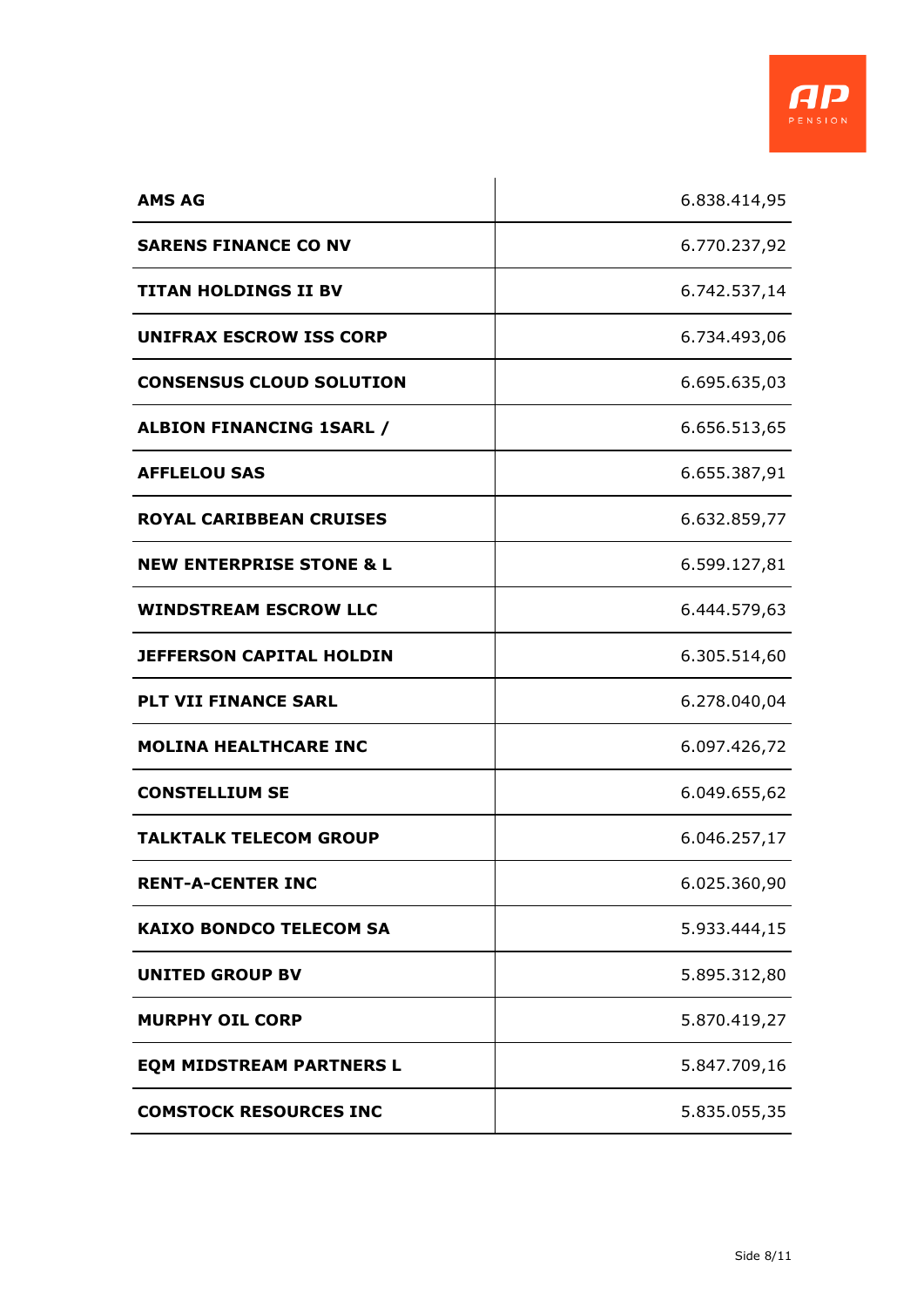

| <b>BOXER PARENT CO INC</b>      | 5.811.042,85 |
|---------------------------------|--------------|
| <b>SPRINT CORP</b>              | 5.729.562,72 |
| <b>NIDDA HEALTHCARE HOLDING</b> | 5.688.179,29 |
| <b>SONIC AUTOMOTIVE INC</b>     | 5.564.554,75 |
| <b>BANIJAY GROUP SAS</b>        | 5.338.294,00 |
| <b>DISH DBS CORP</b>            | 5.242.185,83 |
| <b>ROCKCLIFF ENERGY II LLC</b>  | 5.167.945,33 |
| <b>ALTICE FRANCE SA</b>         | 4.866.181,02 |
| <b>KCA DEUTAG UK FINANCE PL</b> | 4.753.304,18 |
| <b>SUPERIOR PLUS/GEN PRTNR</b>  | 4.688.687,31 |
| <b>WARRIOR MET COAL INC</b>     | 4.511.640,98 |
| <b>EMPIRE COMMUNITIES CORP</b>  | 4.487.416,68 |
| <b>SUGAR HSP GMNG PROP/FIN</b>  | 4.388.887,73 |
| UNITI GROUP/CSL CAPITAL         | 4.216.990,33 |
| <b>TALLGRASS NRG PRTNR/FIN</b>  | 4.190.825,47 |
| <b>OPEN TEXT CORP</b>           | 4.156.620,35 |
| TRIVIUM PACKAGING FIN           | 4.050.158,02 |
| <b>RAILWORKS HOLDINGS LP/R</b>  | 4.020.815,93 |
| <b>WHEEL BIDCO LTD</b>          | 4.003.285,74 |
| <b>TRANSOCEAN GUARDIAN LTD</b>  | 3.984.986,53 |
| <b>NOVELIS SHEET INGOT GMBH</b> | 3.908.260,20 |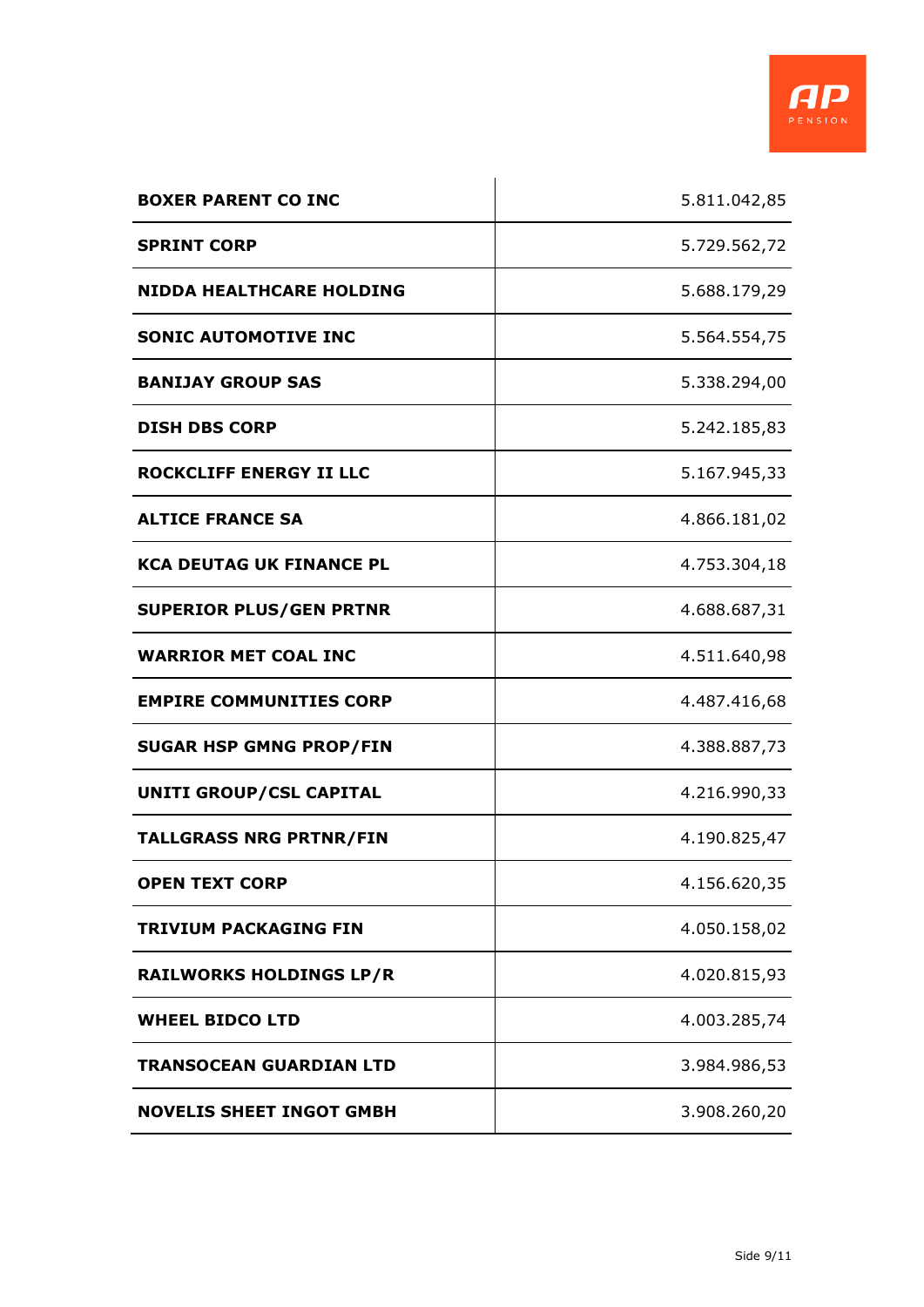

| <b>SCIENTIFIC GAMES INTERNA</b> | 3.855.618,32 |
|---------------------------------|--------------|
| <b>BANIJAY ENTERTAINMENT</b>    | 3.820.713,60 |
| <b>MONEYGRAM INTERNATIONAL</b>  | 3.790.205,58 |
| <b>BOPARAN FINANCE PLC</b>      | 3.698.393,93 |
| <b>RENK AG FRANKFURT</b>        | 3.587.492,55 |
| <b>VIRIDIAN GROUP/VIR POWER</b> | 3.567.307,31 |
| <b>MIDCAP FINANCIAL</b>         | 3.529.967,32 |
| <b>HEATHROW FINANCE PLC</b>     | 3.471.048,33 |
| <b>AA BOND CO LTD</b>           | 3.317.618,14 |
| <b>NOVELIS CORP</b>             | 3.121.361,19 |
| <b>MAGIC MERGECO INC</b>        | 3.064.144,34 |
| <b>DELTA AIR LINES/SKYMILES</b> | 2.819.270,10 |
| <b>ENLINK MIDSTREAM LLC</b>     | 2.542.089,87 |
| <b>BCP MODULAR SERVICES</b>     | 2.448.619,72 |
| <b>LIVE NATION ENTERTAINMEN</b> | 2.440.776,01 |
| <b>ALTA EQUIPMENT GROUP</b>     | 2.016.592,38 |
| <b>GRUPO IDESA SA DE CV</b>     | 1.932.984,75 |
| <b>HARSCO CORP</b>              | 1.827.451,85 |
| PECF USS INTERMEDIATE HO        | 1.775.309,52 |
| <b>CPUK FINANCE LTD</b>         | 1.266.106,54 |
| <b>TRANSOCEAN POSEIDON LTD</b>  | 1.043.899,37 |